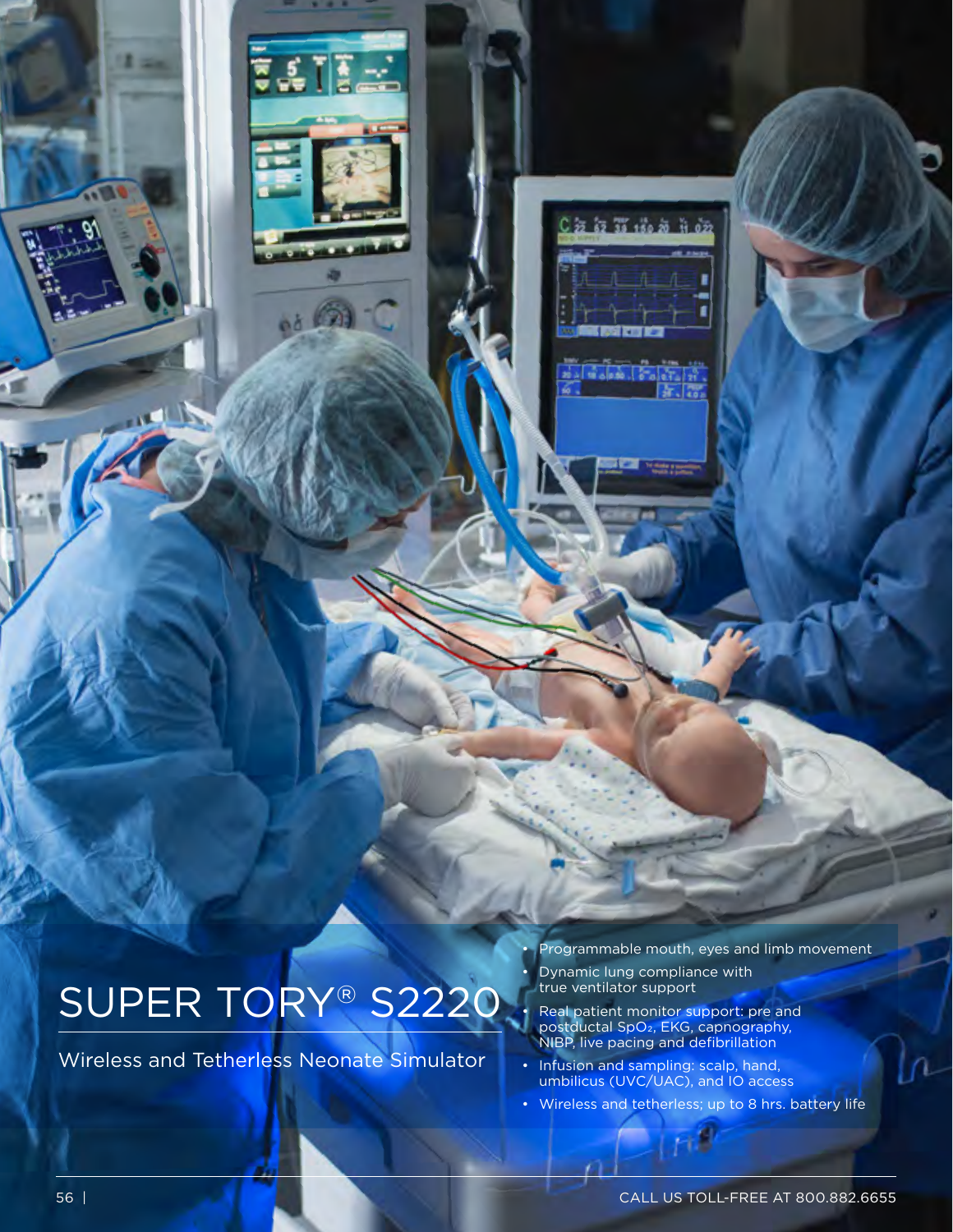# SUPER TORY® S2220 | *Advanced Newborn Patient Simulator*

## ACTIVE LIMB MOTION, TRUE VENTILATOR SUPPORT, REAL MONITORING, AND MOBILE.

These are just a few of the innovative new features which allow Super Tory to simulate complex pathologies and respond to interventions with unparalleled realism.

- Full-term newborn: 8 lbs. 21 in.
- Wireless and tetherless: up to 8 hours
- Smooth and supple, full body skin
- Crying and grunting
- Programmable movement
- Blinking rate, eyes opened/closed
- Mouth: gasping and clenching
- Arm, leg, wrist flexion and extension
- Seizures: single limb, unilateral, or full body movement
- Dynamic lung compliance
- Heart and lung sounds and palpable pulses
- 10 scenarios included







INTERNAL AND EXTERNAL CRITICAL CARE TRANSPORT

#### NEONATAL RESUSCITATION AND STABILIZATION



#### REAL MECHANICAL VENTILATOR AND PATIENT MONITOR SUPPORT



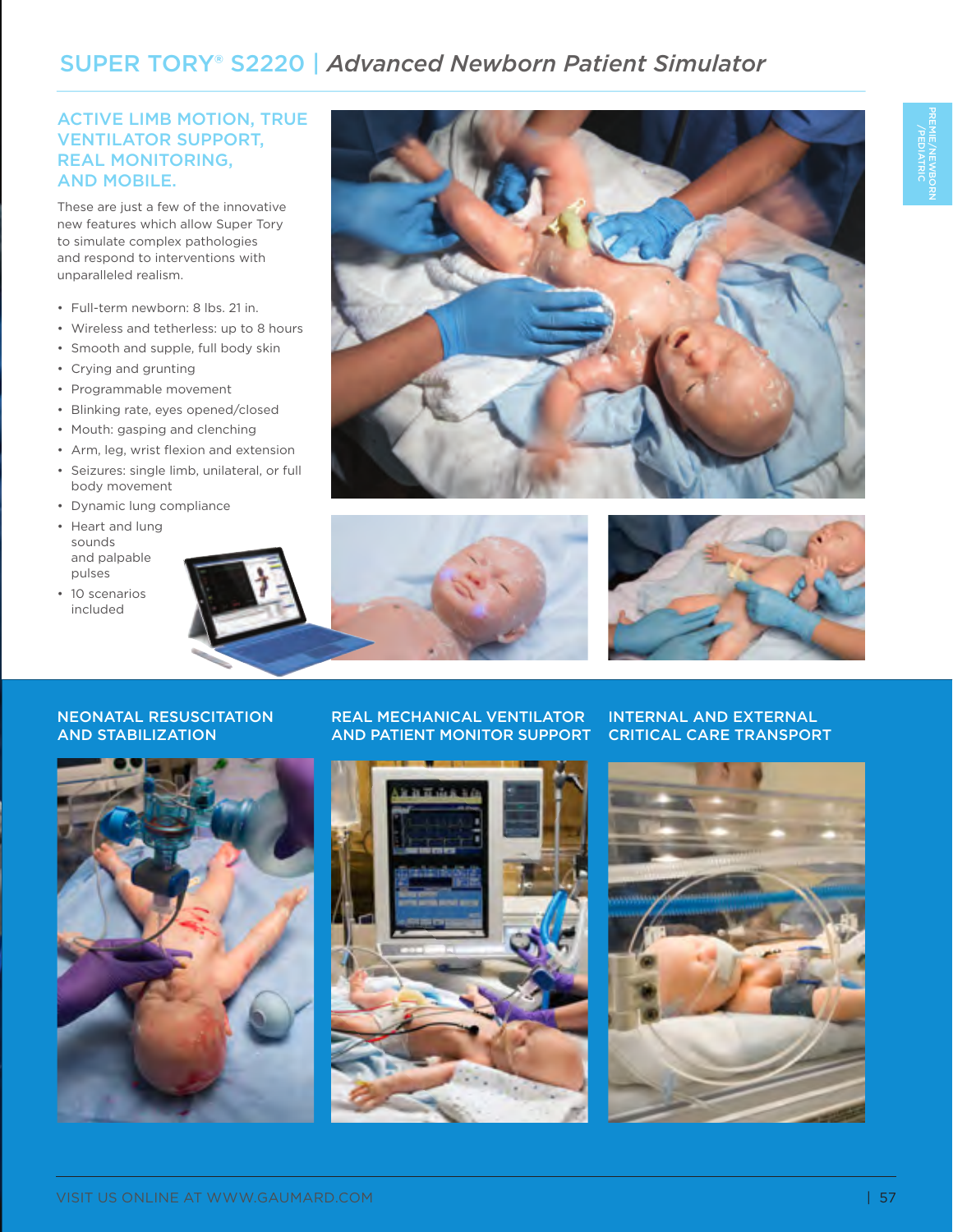## TRUE-TO-LIFE NEONATAL RESUSCITATION AND STABILIZATION SCENARIOS.

Super Tory introduces a new level of anatomical and physiological fidelity that allows participants to rehearse advanced-level algorithms, without compromising technique or clinical guidelines.

- Anatomically accurate oral cavity and airway
- Intubation depth and neck hyperextension/ flexion detection
- Visible chest rise following guideline recommended flow, PIP, and PEEP values
- SpO2 and EtCO2 monitoring using real sensors
- eCPR™ Real-time quality feedback and reporting
	- » Compression depth, rate, and interruption duration
	- » Ventilation rate and duration
	- » Smart CPR voice coach
	- » Performance report summary
- Defibrillate, cardiovert and pace using real devices and energy
- Multiple vascular access sites







Anatomically accurate airway Hand and scalp IV, tibial IO UAC/UVC infusion Pre and postductal SpO2







# UNINTERRUPTED CRITICAL CARE TRANSPORT.

Transport, handoffs, NICU evac drills and more. Super Tory remains fully functional in transit thanks to its extra long battery life and proven wireless technology.

- Wireless control at distances of up to 100 ft.
- Internal rechargeable battery provides up to 8 hrs of tetherless operation

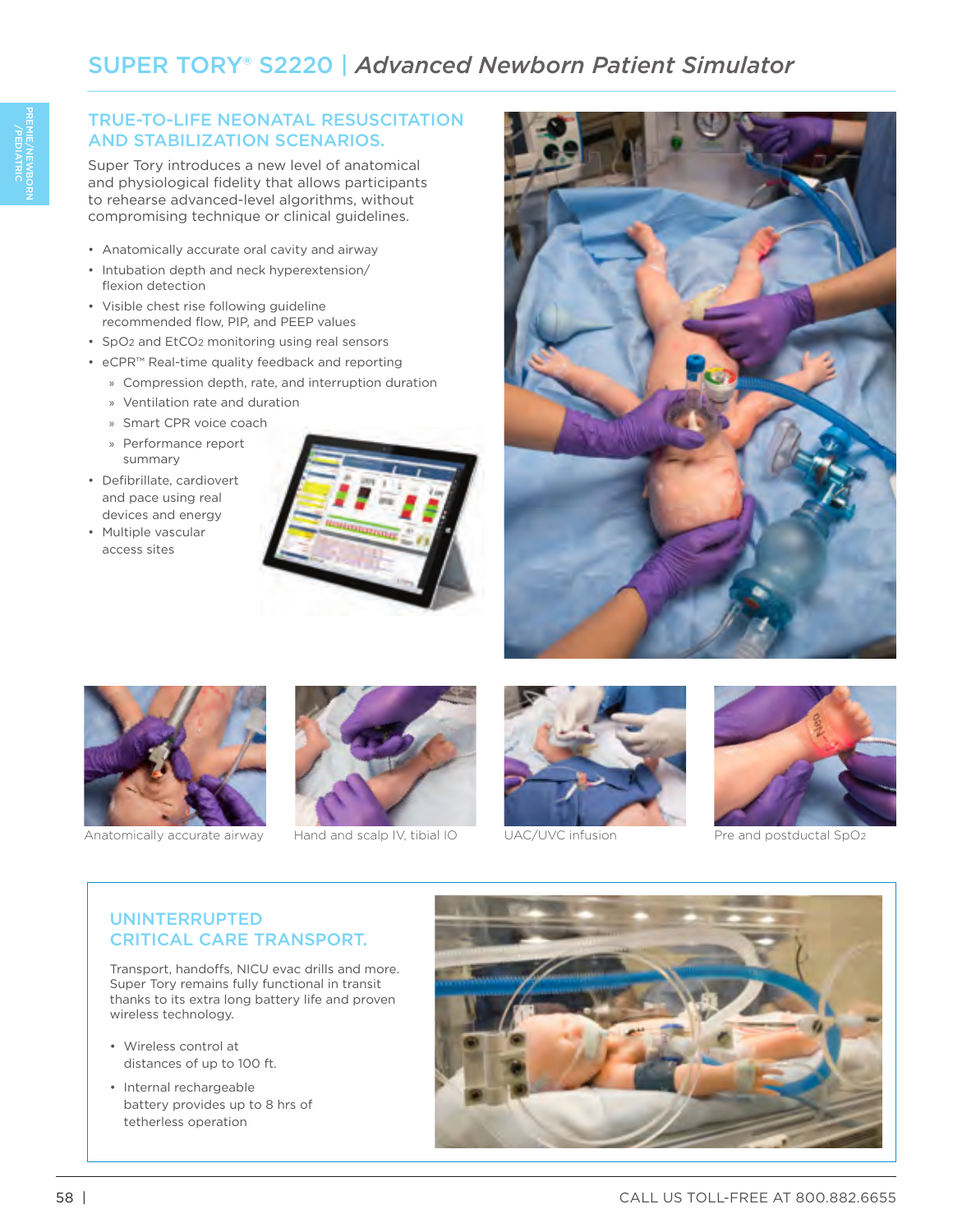# A LEAP IN NICU SIMULATION. TRUE VENTILATOR SUPPORT. AND MUCH MORE.

The breakthrough respiratory system design in Super Tory accurately responds to mechanical ventilation support like a real newborn. At the touch of a button, variable levels of dynamic lung compliance are capable of producing visible chest rise with as little as 15 cmH2O, as well as the high recoil associated with stiff lungs. These advanced features allow Super Tory to simulate the changes in lung function through treatment, weaning, and rehabilitation with the highest degree of physiological accuracy.

- Modes include: ACV, SIMV, CPAP, PCV, PSV, NIPPV
- Programmable respiratory patterns, retractions, "see-saw" breathing, and abdominal distension
- Supports therapeutic levels of PEEP
- Programmable airway and lung function
	- » Dynamic lung compliance (low to high)
	- » Bilateral bronchi resistance
	- » Respiratory effort; triggers ventilator during weaning



Sunken, bulging, and normal Capillary refill time testing



Retractions, "see-saw" breathing





Pneumothorax, bilateral



Super Tory features bilateral and midaxillary surgical sites for needle decompression and chest tube insertion exercises.

- Palpable bony landmarks
- Realistic skin supports cutting and suturing
- Sites bleed when cut and release fluid upon tube insertion
- Tactile pleural "pop"

# SUPPORTS REAL PATIENT MONITORING DEVICES.

Super Tory was developed for in situ training. Real patient monitoring support means participants can set up and operate real equipment, interpret real-time data, and follow protocols just as they would in real situations.

- ECG monitoring
- ECG-derived respiration monitoring
- Pre and postductal SpO2 monitoring
- Oscillometric NIBP
- Live pacing and defibrillation
- Capnography

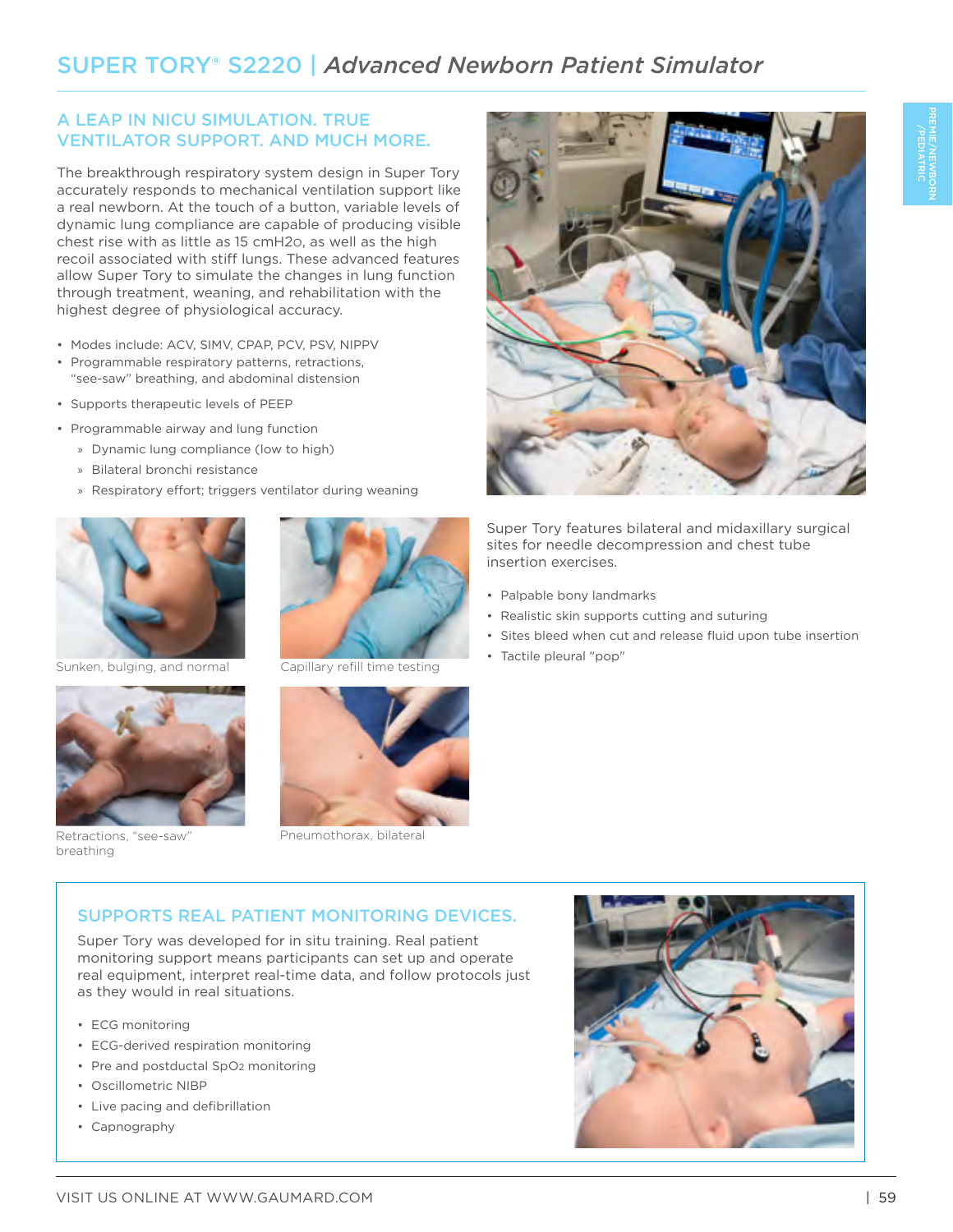# UNI® Offers All The Tools To Deliver A Rich Simulation Experience In One Intuitive Interface.

UNI features precise physiological touch-based controls, task automation, real-time feedback, and automatic data capture tools designed to operate seamlessly during even the most complex scenarios.



- **Preconfigured and Ready** The Super Tory package includes a powerful tablet PC preconfigured with the intuitive UNI simulator control interface.
- **Optimized for on-the-fly controls** The UNI touchscreen interface lets you quickly and easily adjust vital sign parameters with just a few taps.
- **3D Patient Visualization Monitor** This real-time 3D view of the patient ensures you never lose track of provider/patient interaction during the simulation.
- **Automatic Operating Mode** UNI's engine calculates physiologic responses to caregiver or operator actions, pharmacologic intervention, and cardiopulmonary events, thereby increasing fidelity while reducing input from the operator.
- **Scenario Designer** Create your own scenarios quickly and easily and share them with other UNI users.
- **eCPR™** Monitor compression rate and depth, no-flow time, ventilation rate, and excessive ventilation; smart trainer features vocal cues and outputs performance report.
- **Lab Report Designer** Generate and share simulated diagnostic lab results to enhance case fidelity and participant involvement.



- **Questionnaire Form Designer** Manage progress by easily creating interactive checklists to track participant objectives and post-simulation feedback.
- **Time-stamped event recording and reporting** The automated event tracking and interaction recorder ensures important events are always captured so you can focus on the action.
- **Provider Actions Tracker** The interactive "Actions" panel lets you carefully track additional team and individual provider actions to generate a comprehensive post-simulation log.
- **UNI Control View Replay** The built-in recorder captures UNI's screen as data to allow your team to review the simulation from the operator's chair.
- **No annual software license fee** Gaumard is committed to providing the best value and to keep your program's operating costs down year after year.
- **Free software updates** Always stay up to date and take advantage of all the newest features at no additional cost.
- **Free webinar training and technical support** Sign up for monthly webinar sessions and become a UNI expert.